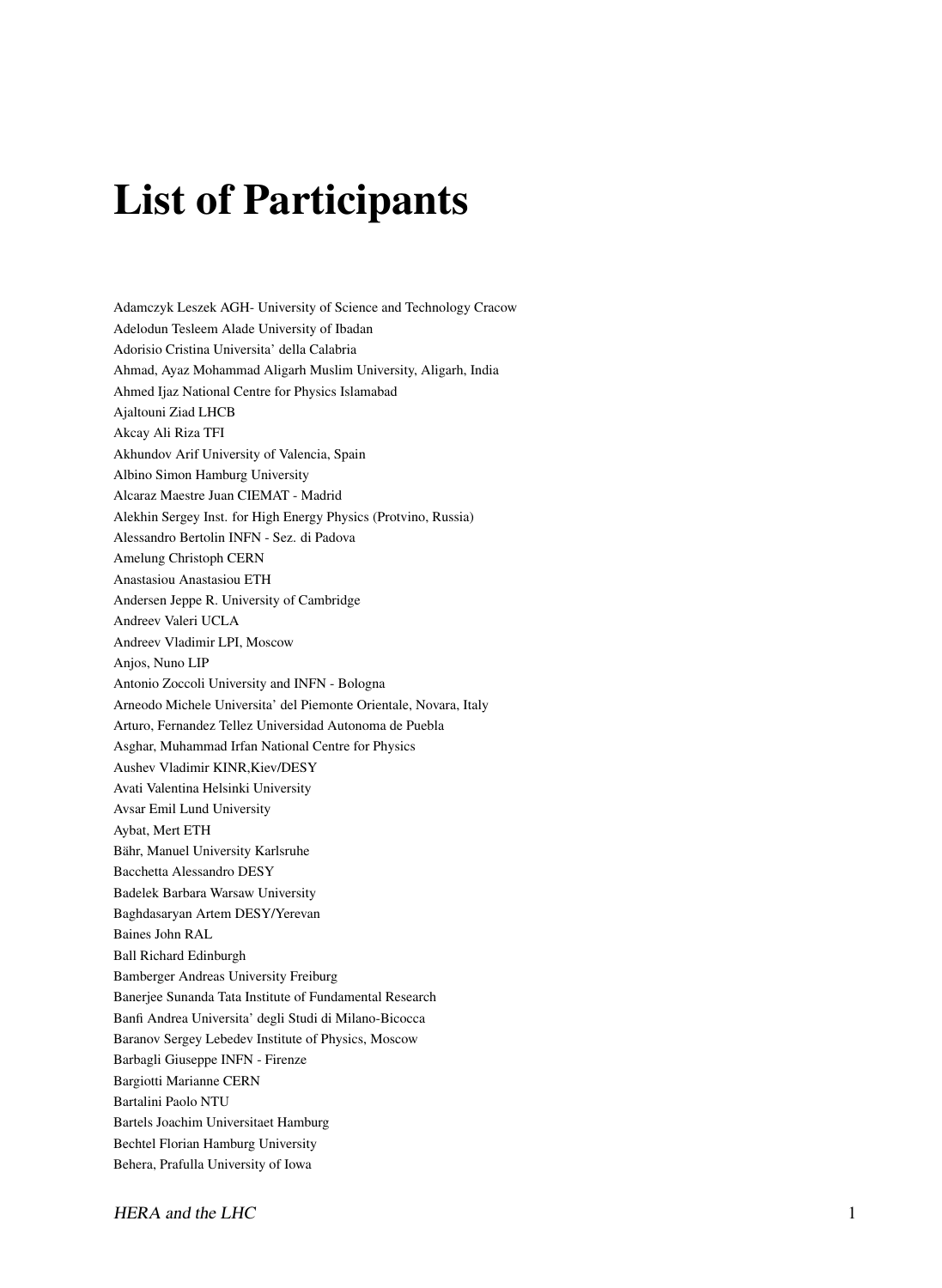Behnke Olaf Uni Heidelberg Bel'kov Alexander Joint Institute for Nuclear Research, Dubna, Russia Bellagamba Lorenzo INFN Bologna Bellan Paolo Padova University - INFN Bellan Riccardo Universita' degli Studi di Torino - INFN Belov Sergey Join Institute for Nuclear Research, Dubna, Russia Bennaoum Malika theoritical physics Beuf, Guillaume CEA / IPhT Bierenbaum Isabella DESY, Zeuthen Bluemlein Johannes DESY Boettcher Helmut DESY Zeuthen Bolzoni, Paolo DESY Bombonati Carlo INFN & University of Padova Bonato Alessio DESY / Hamburg University Bondarenko Sergey Santiago de Compostela University Boonekamp Maarten CEA/DAPNIA-Saclay Boreskov Konstantin ITEP, Moscow Bornheim Adolf CALTECH / CMS Borras Kerstin DESY Botje Michiel NIKHEF Bourilkov Dimitri University of Florida Boutle, Sarah University College London Bozzi, Giuseppe ITP Karlsruhe Bozzo Marco CERN and INFN Genova Bracinik Juraj MPI Munchen Brock Ian University of Bonn Brona, Grzegorz University of Warsaw Bruni Alessia INFN Bologna Bruno Giuseppe Universita' di Bari Buchmueller Oliver CERN Buckley Andy IPPP, Durham Bunyatyan Armen MPI-Heidelberg / YerPhI Buran, Torleiv dpt.of phys., univ.of oslo Bussey , Peter University of Glasgow Buttar Craig Sheffield University Butterworth Jonathan UCL Cacciari Matteo LPTHE, UPMC Paris Cafarella, Alessandro NCSR Demokritos Cakir, Orhan Ankara University Caldwell Allen Max-Planck-Institut Caola, Fabrizio Universita' di Milano and INFN-Milano Capua Marcella University of Calabria and INFN Carli Tancredi CERN Caron Sascha NIKHEF Catmore James Lancaster University, ATLAS Ceccopieri, Federico Alberto Universita' di Parma Cerminara Gianluca INFN - Universita' degli Studi di Torino Chachamis Grigorios University of Hamburg Chekanov Sergei ANL/DESY Chekelian Vladimir MPI Munich Chierici Roberto CNRS/IPNL Chiochia Vincenzo University of Zurich Cholewa Axel DESY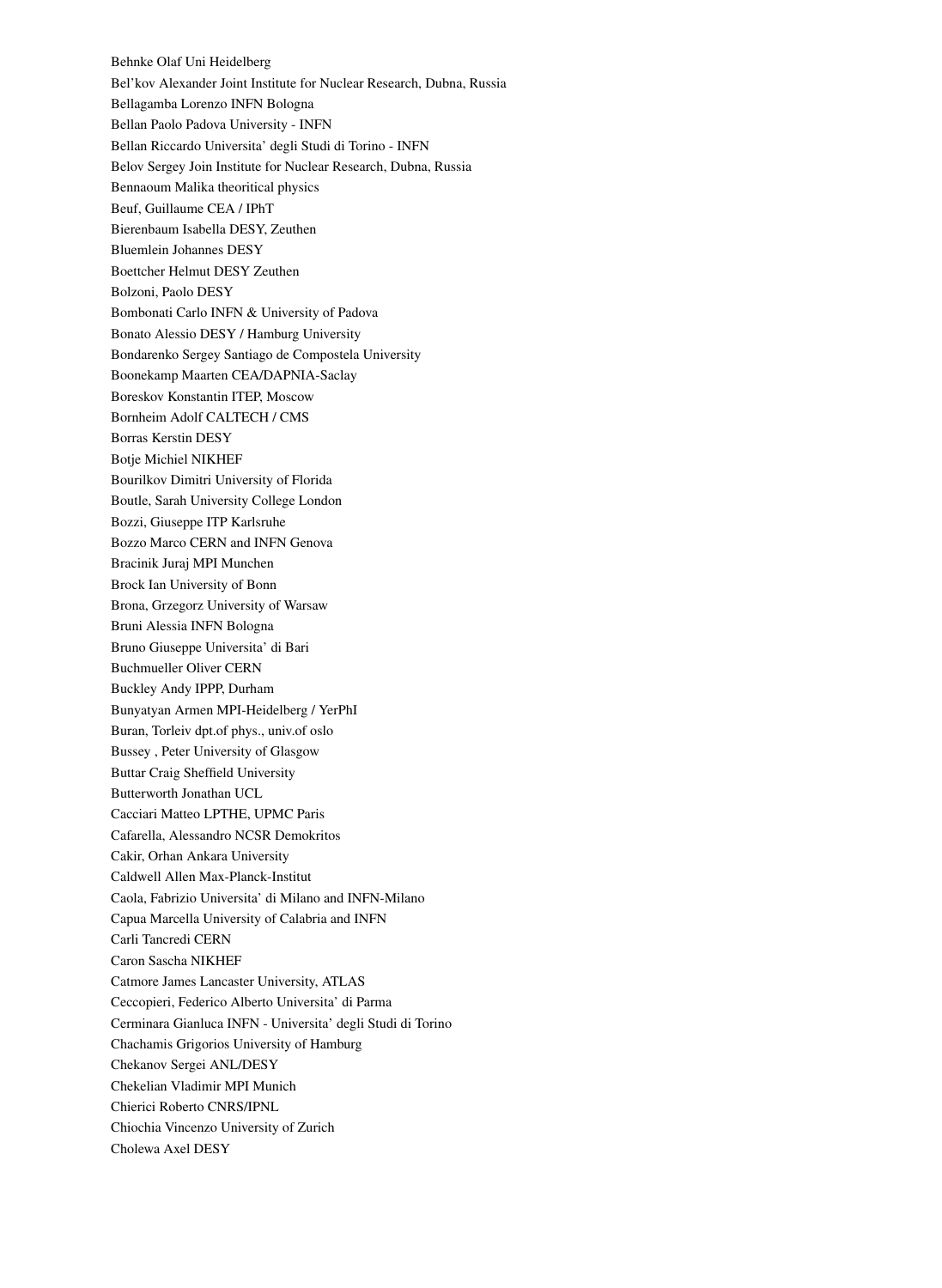Coca Cornelia National Institute of Physics and Nuclear Engineering IFIN-HH, Bucharest Coco, Victor LAPP-IN2P3-CNRS Cole Jo University of Bristol Colferai Dimitri Universita' di Firenze e INFN (Italy) Collins John Penn State Univ Collins-Tooth Christopher University of Glasgow, ATLAS Cooper-Sarkar Amanda (Mandy) Oxford University, UK Corcella Gennaro CERN Corradi Massimo INFN Bologna Corriveau Francois IPP / McGill University Costa Marco University of Turin Coughlin Tim The University of Manchester Cox Brian University of Manchester Czakon, Michal University of Wuerzburg Czyczula Zofia Jagiellonian University d'Enterria David CERN D'Orazio, Alessia Max-Planck-Institut f. Physik Dainese Andrea INFN Legnaro Daleo Alejandro ETH Zurich Dasgupta Mrinal Manchester University Daum Karin DESY/Uni Wuppertal Davatz Giovanna CERN, EP De Jesus Damiao, Dilson Universidade do Estado do Rio de Janeiro De Roeck Albert CERN Deak Michal DESY Delenda Yazid University of Manchester Delsart, Pierre-Antoine L.A.P.P (Annecy) Derkach Denis DESY Diaconu Cristinel CPPM/DESY Dianna, Giovanni University of Milan - INFN Diehl Markus DESY Diez Carmen DESY Dittmar Michael ETH Zurich Dobur Didar INFN-Pisa Drescher Hans-Joachim Frankfurt Institute for Advanced Studies Drohan Janice UCL Drozdetskiy Alexey University of Florida, Gainesvile, USA Eggert Karsten CERN Eisele Franz Physikalisches Institut heidelberg Eisenberg Yehuda Weizmann Institute Ellis Keith Fermilab Emelyanov, Valery MEPHI Enberg Rikard Ecole Polytechnique Engel Ralph Forschungszentrum Karlsruhe Ewerz Carlo ECT\* Trento Fabbri Fabrizio INFN Bologna - Italy Fabris Daniela INFN Sezione di Padova - Italy Falter Thomas Institut f. Theoretische Physik, Universitaet Giessen Fano' Livio INFN - Perugia Fawe Adewale Heritage international Feltesse Joel DESY/HAMBURG/SACLAY Felzmann Ulrich Institut für Experimentelle Kernphysik, University Karlsruhe Ferrag Samir University of Oslo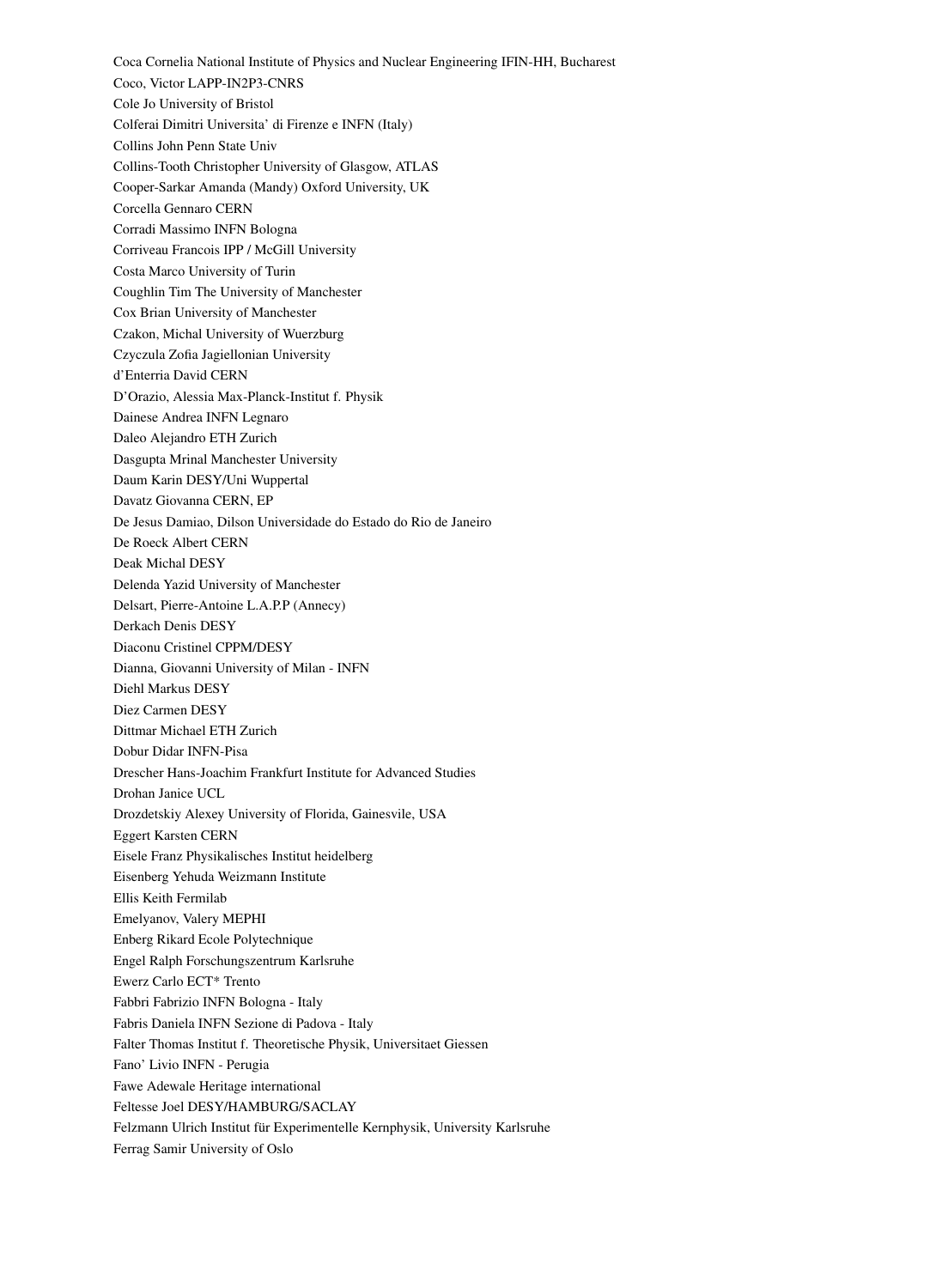Ferrera Giancarlo Univ. de Barcelona & Univ. de Granada, Spain Ferro Fabrizio INFN Genova Field Rick Florida/CDF Filippo Ambroglini University of Perugia & INFN Flossdorf Alexander DESY Flucke Gero DESY Forshaw Jeff Manchester University Forte Stefano Milan University Fuks Benjamin LPSC Grenoble Gallinaro, Michele LIP Gallo Elisabetta INFN Firenze Gehrmann Aude ETH Zuerich Geiser Achim DESY Hamburg Geist Walter IReS/Strasbourg Gelis, Francois CERN PH-TH Ghazaryan Samvel Yerevan Physics Institute Gieseke Stefan CERN/Uni Karlsruhe Ginzburg Jonatan CERN Gladilin Leonid Moscow State University Glazov Alexandre DESY Glover Nigel Durham U., IPPP Gogitidze Nelly LPI, Moscow / DESY, Hamburg Golec-Biernat, Krzysztof Institute of Nuclear Physics Golutvin Igor JINR, CMS Gotsman Error Tel Aviv University Goulianos Konstantin Rockefeller University Gouzevitch, Maxime Laboratoire LLR, Ecole Polytechnique Grab Christoph ETH Zurich Grebenyuk, Julia DESY, Hamburg Greco Mario Univ. Rome III Grindhammer Guenter Max-Planck-Institute for Physics, Munich Grothe Monika Wisconsin/Turin Groys Michael Tel Aviv university Grzelinska, Agnieszka IFJ PAN, Cracow Guernane Rachid LPC Clermont-Ferrand CNRS/IN2P3 Guffanti Alberto University of Edinburgh Gustafson Gosta Lund University Gutsche Oliver DESY / University of Hamburg Guzey Vadim Ruhr-Universitaet Bochum Gwenlan Claire UCL Halyo, Valerie Princeton Hansson Magnus Lund University Harris Oliver UCL/ATLAS Harrison Karl University of Cambridge Hegner Benedikt DESY Heinemann Beate University of California, Berkeley Heister, Arno Boston University Hinchliffe Ian Lawrence Berkeley National Lab Hoeche Stefan TU Dresden Hoepfner Kerstin RWTH Aachen, III.Phys.Inst.A Hoeth Hendrik Lund University Hoeth, Hendrik Lund University Hollar, Jonathan Jason Lawrence Livermore Nat. Laboratory (LLNL)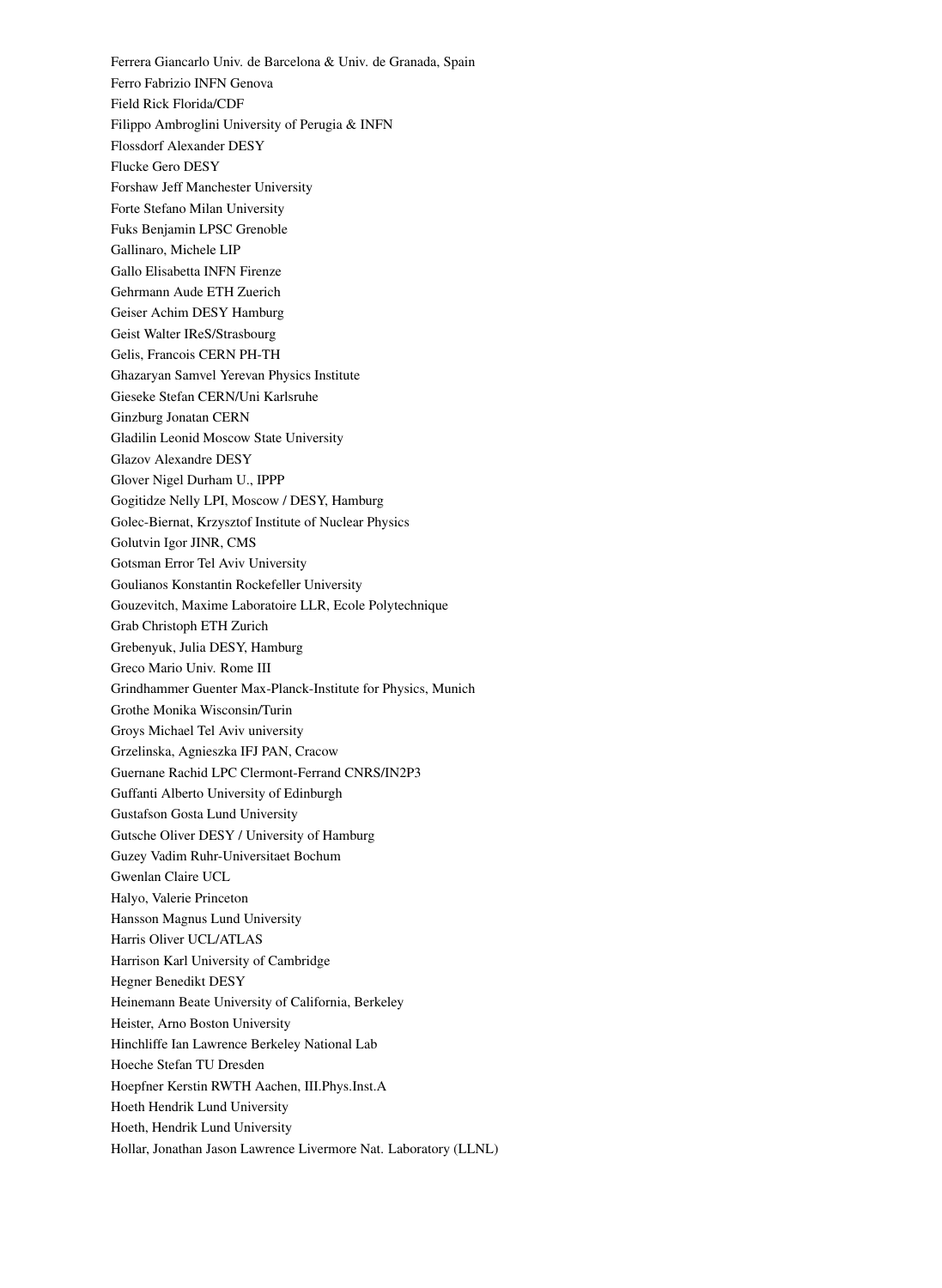Holzner Andre ETH Zuerich Huston Joey Michigan State University Iacobucci Giuseppe INFN Bologna Illarionov Alexei INFN, Pisa & JINR, Dubna Ingelman Gunnar Uppsala University Ishikawa Akimasa KEK-IPNS Jadach Stanislaw IFJ-PAN, Krakow Janssen Xavier DESY Javadi Khasraghi Atefeh Physics group of Alzahra university Jechow Mirko Humbold-University zu Berlin Dep. of Physiscs Jung Hannes DESY Jung, Andreas W. University of Heidelberg, KIP Kahle Benjamin DESY Kaidalov Alexei ITEP, Moscow Kapishin Mikhail JINR, Dubna Karshon Uri Weizmann Institute, Rehovot, Israel Kaspar Jan Physical Instute, Czech Academy of Sciences, Prague Kataoka Mayuko KEK, Nara Women's University Katkov, Igor DESY Kepka Oldrich Dapnia SPP, CEA, Saclay Kharzeev Dmitri BNL Khein Lev Moscow State University Khoze Valeri IPPP, University of Durham Kiesling Christian Max-Planck-Institut für Physik Kirsanov Mikhail INR Moscow Klanner Robert University of Hamburg Klasen Michael LPSC Grenoble Klein Max University of Liverpool Klein Sebastian DESY Zeuthen Kluge Thomas DESY Knutsson Albert DESY Kolhinen Vesa Univ. of Jyvoskylo, Dept. of Physics Kollar, Daniel MPI for Physics Munich Korotkov, Vladislav IHEP Kostka, Peter DESY Kotanski Andrzej Jagellonian University, Cracow,Poland Kotikov Anatoly Joint Institute for Nuclear Research Kowalski Henri DESY Kraan Aafke INFN Pisa Kramer Gustav Hamburg University Krastev Kaloyan DESY Krauss Frank TU Dresden Kretzer Stefan BNL / RBRC Krueger Katja KIP, Uni Heidelberg Kuhr Thomas CERN Kulesza Anna DESY Theory Kundrat Vojtech Institute of Physics ASCR, Prague, Czech Republic Kurepin Alexey Institute for Nuclear Research, Moscow Kusina, Aleksander Institute of Nuclear Physics PAN Kutak Krzysztof DESY Kyrieleis Albrecht University of Manchester Lönnblad, Leif Lund University Laenen Eric NIKHEF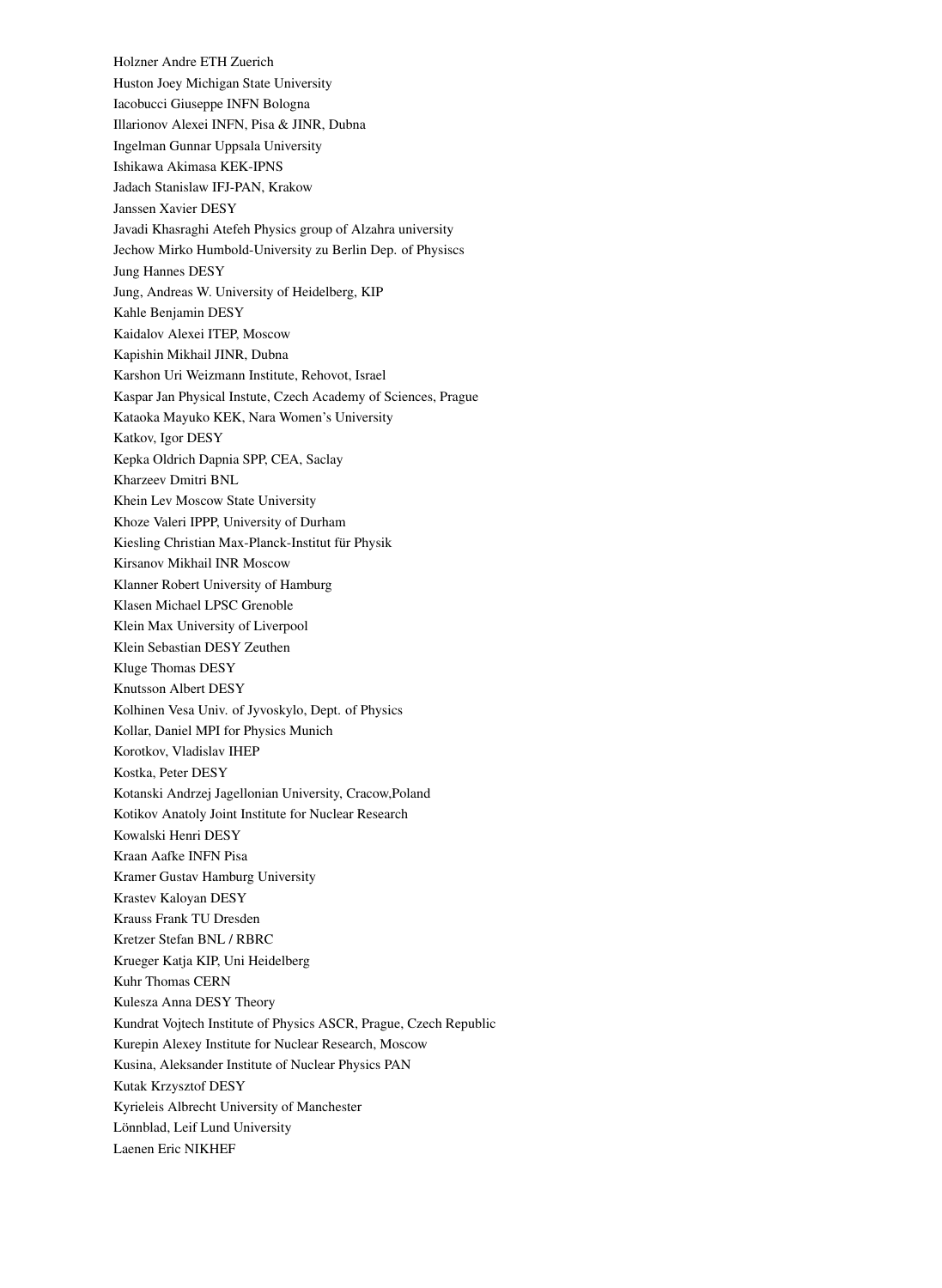Lagouri Theodota Aristotle University of Thessaloniki Lami Stefano INFN Pisa Latino Giuseppe Siena Univ. & Pisa INFN Lavesson Nils Lund University Lebedev Andrey LPI Lehner Frank DESY Lendermann Victor University of Heidelberg Lenzi, Piergiulio Dipartimento di Fisica Lessnoff Kenneth University of Bristol Levchenko Boris SINP MSU Levin Eugene Tel Aviv University Levonian Sergey DESY LI, Gang LAL Likhoded Anatoly IHEP, Protvino, Russia Lilley, Joseph University of Birmingham Lipatov Artem SINP MSU Lipatov Lev Hamburg University Lipka Katerina University of Hamburg Lippmaa Endel Estonian Academy of Sciences Lippmaa Jaak HIP, Helsinki University Livio Fano INFN Perugia Loizides John University College London Lola, Magda Univ. of Patras Lublinsky Michael University of Connecticut Luisoni, Gionata ITP University Zurich Lukasik Jaroslaw DESY / AGH-UST Cracow Lukina Olga Skobeltsyn Institute of Nuclear Physics, Moscow State University Lunardon Marcello University and INFN Padova Luszczak Agnieszka INF PAN KRAKOW Lytken, Else CERN Lytkin Leonid Dubna Macri, Mario INFN Genova Magill Stephen Argonne National Laboratory Magnea Lorenzo University of Torino Mangano Michelangelo CERN TH Maor Uri Tel Aviv University Marage, Pierre ULB - Universite Libre de Bruxelles Marquet Cyrille CEA-Saclay SPhT Marti-Magro Lluis Desy Martin Alan IPPP, Durham Martyn Hans-Ulrich RWTH Aachen & DESY Martynov, Yevgen Bogolyubov Institute for Theoretical Physics Marzani, Simone School of Physics Mastroberardino Anna Calabria University Matteuzzi Clara INFN and Universita Milano-Bicocca Maxfield Stephen University of Liverpool Mazumdar Kajari Tata Institute, Mumbai, India Melzer-Pellmann Isabell-A. DESY Hamburg Meyer Andreas Hamburg University Michele Pioppi Univ. of Perugia Miglioranzi Silvia DESY Milcewicz Izabela Institute of Nuclear Physics, Cracow Milstead David Stockholm University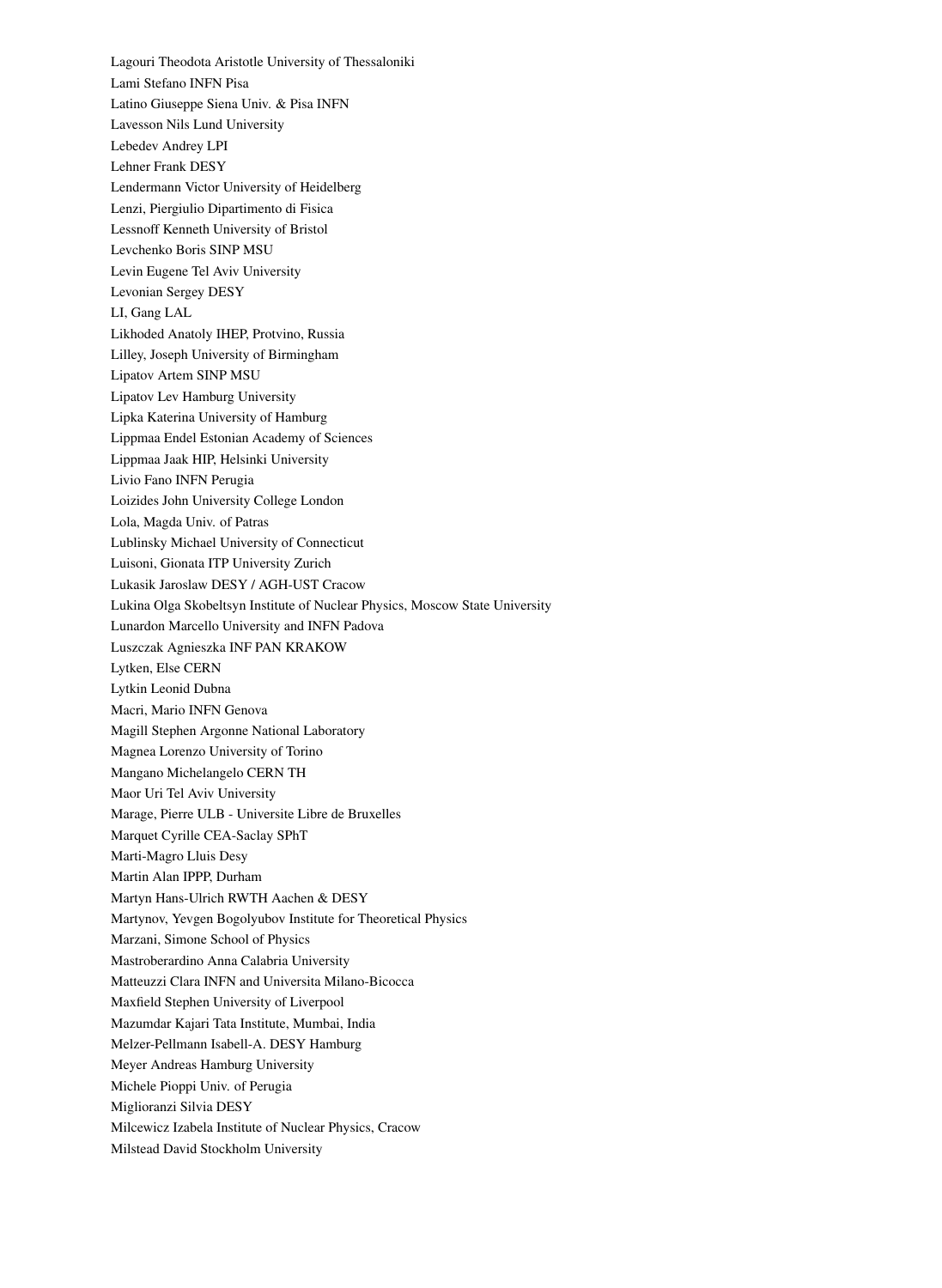Mischke Andre Utrecht University Mitov Alexander DESY Moch Sven-Olaf DESY Moenig Klaus DESY Monk James University College London Monteno, Marco INFN Moraes Arthur University of Sheffield Morando Maurizio University of Padova Morsch Andreas CERN Motyka Leszek DESY Mozer Matthias IIHE Mrenna Stephen Fermilab Mueller Katharina Universitaet Zuerich Munier Stephane Ecole polytechnique Murray Michael University of Kansas Nachtmann Otto Universitaet Heidelberg Nadolsky, Pavel Michigan State University Naftali Eran Tel Aviv University Nagano Kunihiro KEK Nagy, Zoltan DESY Namsoo Tim Bristol Naumann Sebastian Univ. Hamburg Newman Paul University of Birmingham Nick Brook Brook University of Bristol Niewiadomski Hubert CERN Nuncio Quiroz Elizabeth Hamburg University / DESY Nystrand Joakim University of Bergen Olivier, Bob Max Planck Institute for Physics Olness, Fredrick SMU / CERN Orava Risto University of Helsinki & Helsinki Institute of Physics Osman Sakar Lund University Ostapchenko Sergey University of Karlsruhe Osterberg Kenneth University of Helsinki Ozerov, Dmitry ITEP Padhi Sanjay DESY Panagiotou Apostolos UNIV. OF ATHENS, HELLAS Panikashvili Natalia Technion , Israel Passaleva Giovanni INFN-Firenze Pavel Nikolaj Humboldt-University Berlin, Inst. for Physics Perez Emmanuelle CERN Peschanski Robi Service de Physique Theorique (Saclay) Peters Krisztian DESY H1 Petersen, Troels CERN Petrov Vladimir IHEP. Protvino Petrov, Vladimir Institute for High Energy Physics Petrucci Fabrizio INFN Roma III Petrukhin, Alexey DESY/ITEP Piccinini Fulvio INFN Sezione di Pavia Piccione Andrea INFN Torino Pierog Tanguy FZK,IK Pilkington Andrew University of Manchester Pinfold, James University of Alberta Piotrzkowski Krzysztof Louvain University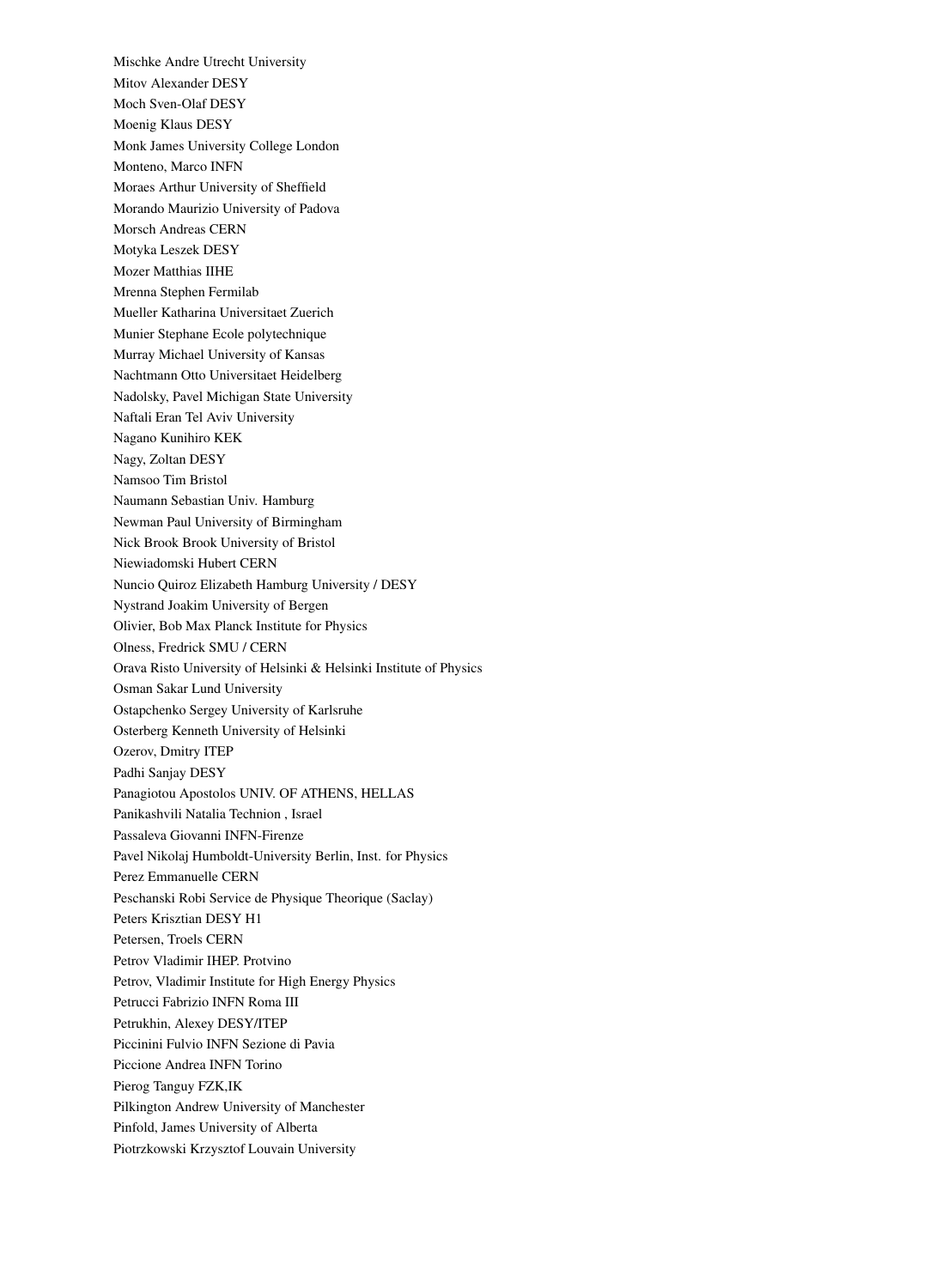Pire Bernard CPhT Polytechnique, Palaiseau Pirner Hans-Juergen Theoretical Physics, Heidelberg University Pisano Cristian Vrije Universiteit Amsterdam Piskounova Olga LPI, Moscow Piskounova, Olga LPI Plaätzer, Simon ITP, U Karlsruhe Placzek Wieslaw Institute of Physics, Jagiellonian University, ul. Reymonta 4, 30-059 Cracow, Poland Pokorski Witold CERN Polesello Giacomo CERN/INFN Pavia Price, Darren Lancaster University Pukhaeva Nelli INFN Milano Pumplin Jon Michigan State University Qin Zhonghua DESY ATLAS GROUP Rabbertz Klaus University of Karlsruhe Radescu Voica DESY Radescu Voica DESY Ranieri Riccardo University of Firenze / INFN Firenze Rathsman Johan Uppsala University Ravindran Vajravelu Visitor, DESY-Zeuthen, Associate Prof at Harish-Chandra Research Institute, India Rebuzzi, Daniela MPI - Munich Reisert Burkard Max-Planck-Institute for Physics, Munich Renner, Dru DESY Zeuthen Rezaeian, Amir Universidad Tocnica Federico Santa Marra Reznicek, Pavel IPNP, Charles University Richardson Peter IPPP, Durham Richter-Was Elzbieta Jagellonian University & Institute of Nuclear Physics IFJ PAN, Cracow, Poland Rioutine, Roman IHEP Risler Christiane DESY Rizvi Eram QMUL Robbe Patrick LAL Orsay Rodrigo German CERN & IFIC Valencia Rodrigues Eduardo NIKHEF Rogal, Mikhail DESY, Zeuthen Rojo-Chacon Juan LPTHE, Paris Rolandi Gigi CERN Roloff Philipp DESY Roosen Robert Bruxelles Rouby Xavier UC Louvain Royon Christophe DAPNIA-SPP, CEA Saclay Ruiz Hugo CERN Ruiz Morales Ester UPM - Madrid Rurikova, Zuzana DESY Ruspa Marta Univ Piemonte Orientale Ryan Patrick University of Wisconsin Saarikko Heimo University of Helsinki Sabio Vera Agustin CERN Sacchi Roberto University of Torino Sako, Takashi STE Labo. Nagoya University Salam Gavin LPTHE, Univ Paris VI and VII and CNRS Saleev Vladimir Samara State University Saleh Rahimi Keshari MSc. student of Particle Physics, from Semnan Uni. ,Iran Salek, David IPNP, Charles University, Prague Salgado Carlos a Cern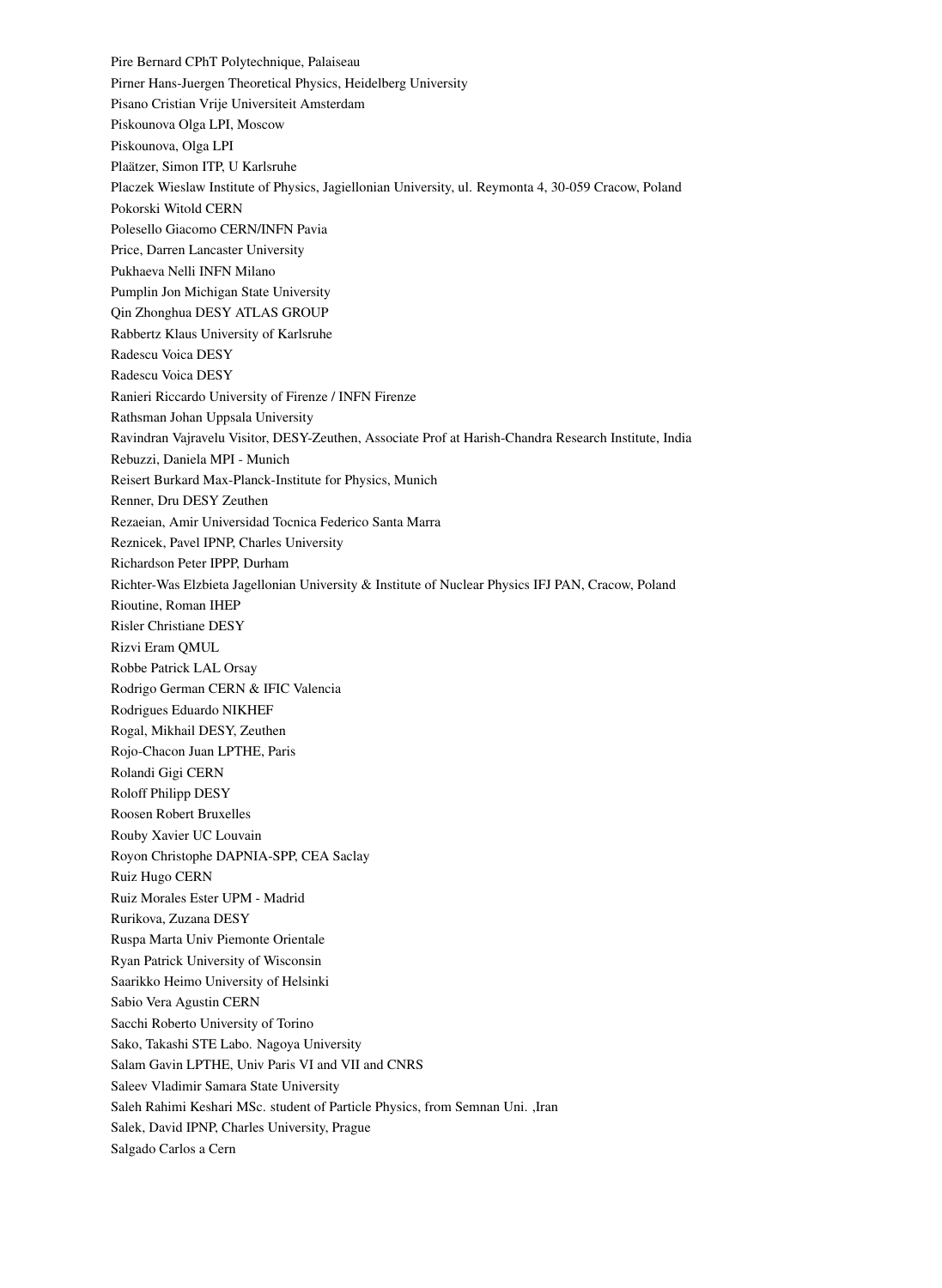Sander, Christian Institut fuer Experimentalphysik - Universitaet Hamburg Savin Alexander University of Wisconsin-Madison Sawicki Pawel Institute of Nuclear Physics, Krakow Sbrizzi Antonio University of Bologna Schicker Rainer Phys. Inst. Uni Heidelberg Schienbein Ingo DESY Schilling Frank-Peter CERN Schmelling, Michael MPI for Nuclear Physics Schmidke William MPI Munich Schneider Anna Novgorod State University Schneider Olivier EPFL, Lausanne (LHCb) Schoerner-Sadenius Thomas Hamburg University Schrempp Fridger DESY Schultz-Coulon Hans-Christian Universitaet Heidelberg Schumann Steffen ITP TU Dresden Schwennsen Florian University Hamburg Seymour Michael CERN Sharafiddinov Rasulkhozha Institute of Nuclear Physics of Uzbekistan Academy of Sciences Shaw Graham University of Manchester Shcherbakova Elena II Inst. fr Theor. Phys. Hamburg UniversitŁt Shears, Tara University of Liverpool Shirmohammad Maryam Physics group, Alzahra University Shulha Siarhei Joint Institute for Nuclear Research, Dubna, Russia Siddiqui Rehan NCP/CERN Siegert, Frank IPPP, University of Durham Sigl Guenter Uni Hamburg Sjöstrand Torbjörn CERN and Lund University Skrzypek Maciej ifj-pan Slabospitsky Sergey CMS Collaboration, IHEP Sloan Terry Lancaster University Smith John SUNY at Stony Brook, USA Smizanska Maria Lancaster Sobol Andrei IHEP, Protvino Solano Ada Univ. of Torino and INFN Torino Somogyi Gabor Institute of Nuclear Research of the Hungarian Academy of Sciences Sonnenschein Lars CERN Soper, Davison CERN/University of Oregon Soyez Gregory University of Liege Spiesberger Hubert Mainz University Spiropulu Maria CERN Sridhar Krishnamoorthy TIFR, Mumbai, India Stamerra Antonio Universita' di Siena Stanco Luca INFN Padova Starodumov Andrey ETH Zurich Starovoitov Pavel NC PHEP Stasto Anna DESY Staykova Zlatka DESY Steinbrueck Georg Hamburg University Stenzel Hasko University of Giessen Stephens Philip IFJ-PAN Stirling James University of Durham Stocco Diego Universita' di Torino Stockton, Mark University of Birmingham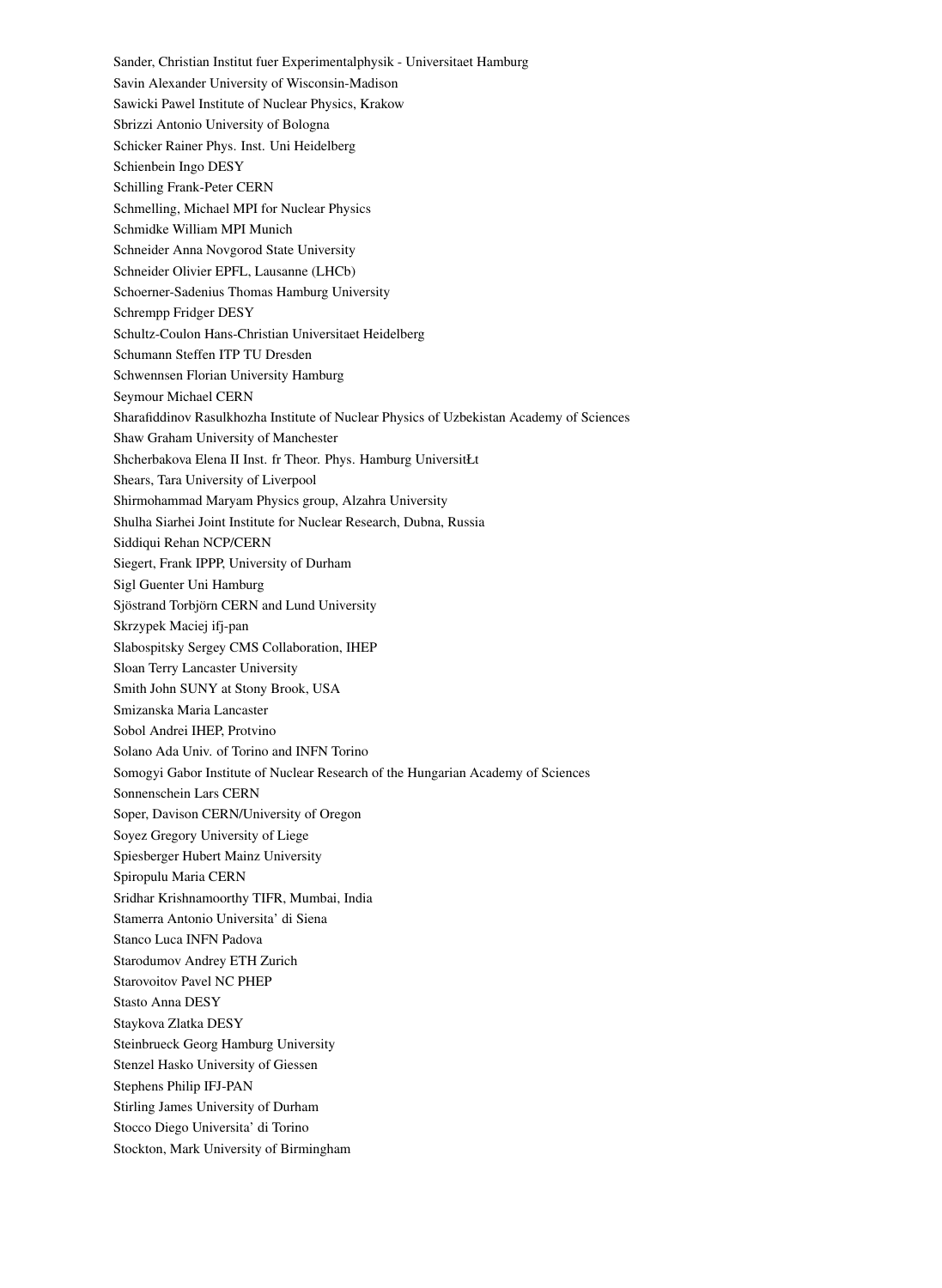Stoesslein Uta DESY Hamburg Stopa Piotr Institute of Nuclear Physics Krakow Poland Strikman Mark Penn State University Sunar Deniz University of Antwerp Sutton Mark University College London Sykora Tomas UA Antwerp, MFF UK Prague Szczypka Saul University of Bristol Tapprogge Stefan Johannes Gutenberg Universitaet Mainz Targett-Adams Christopher UCL Tasevsky Marek Physics Institute, Prague Tassi Enrico Universidad Autonoma de Madrid Terron Juan Universidad Autonoma de Madrid Teryaev Oleg JINR Teubert Frederic CERN-PH Teubner Thomas University of Liverpool Thaeder, Jochen KIP Uni Heidelberg Thompson Paul Birmingham University Thorne Robert University College London Todorova Sharka ASCR Prague Tokushuku Katsuo KEK, IPNS Toll Tobias DESY Tonazzo Alessandra University Roma Tre and INFN Traynor Daniel Queen Mary, University of London Treleani Daniele University of Trieste Trentadue, Luca Universita' di Parma and INFN Milano - Gr. Pr Tsirova, Natalia Samara State University Tuning Niels NIKHEF LHCb Turcato Monica Hamburg University Turnau Jacek Institue of Nuclear Physics, PAN, Krakow Turrisi Rosario University and INFN - Padova Uwe Ulrich Physikalisches Institut Heidelberg Vajravelu Ravindran Associate Professor Valkarova, Alice Charles University, Insitute of Particle and Nuclear Physics Vallee Claude CPPM Marseille / DESY van Hameren Andreas IFJ-PAN Krakow Van Mechelen Pierre Universiteit Antwerpen Vasin Dmitry Samara State University / Hamburg University Vazdik Iakov Lebedev Physical Institute, Moscow Vazquez Acosta Monica CERN Venugopalan Raju Brookhaven National Laboratory USA Verducci Monica CERN Vervink Kim EPFL Vilela Pereira, Antonio University degli Studi di Torino/INFN Torino Villa Mauro INFN Bologna von Manteuffel Andreas Heidelberg Voss Kai-Cristian Bonn University Vulpescu Bogdan Physics Institute, University Heidelberg, Germany Walsh Roberval McGill University Ward Bennie Baylor University Was Zbigniew IFJ PAN Watt Graeme University College London Waugh Ben University College London Weinzierl Stefan University of Mainz